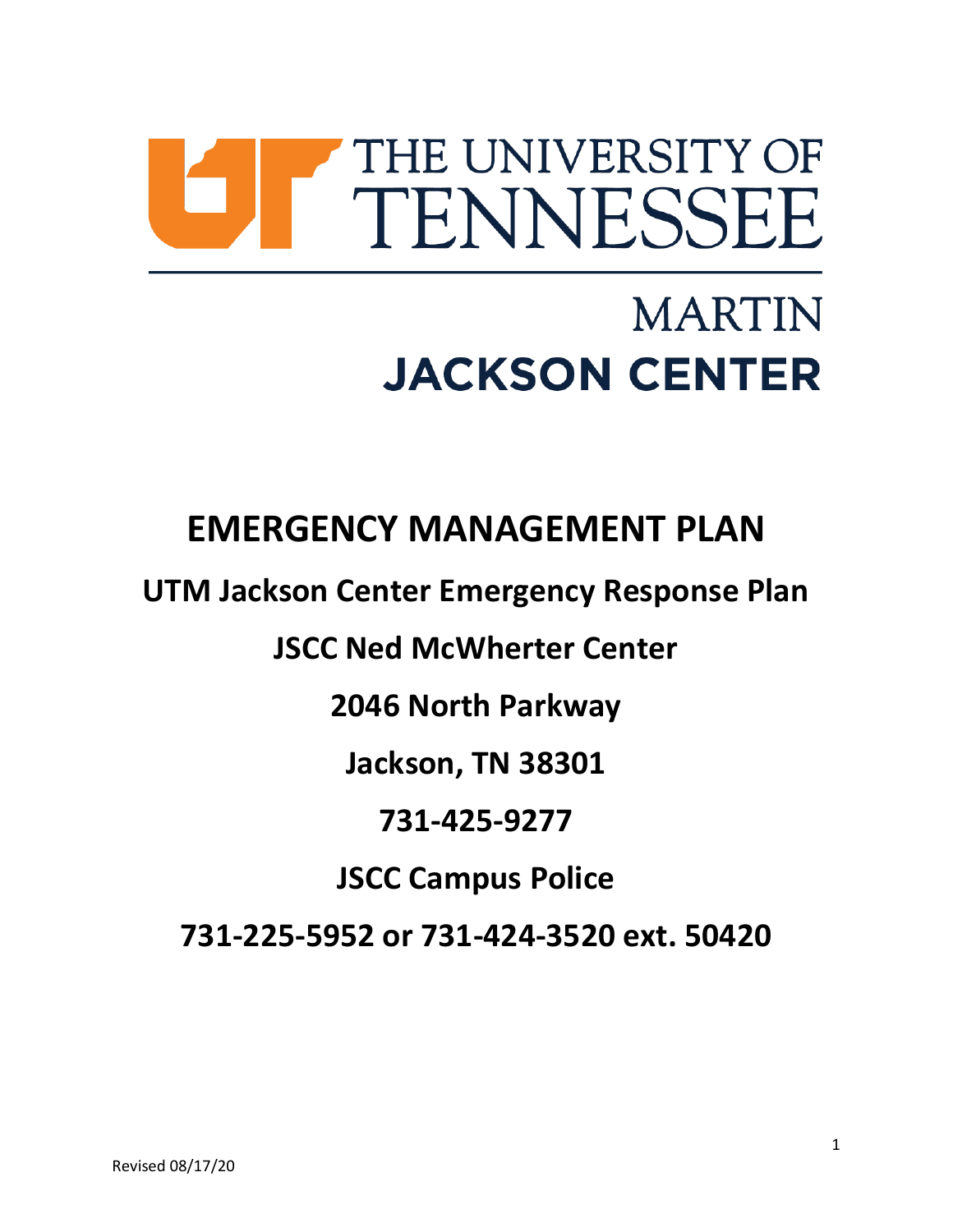# **EMERGENCY MANAGEMENT GUIDELINES**

### **TABLE OF CONTENTS**

| F. |  |  |  |
|----|--|--|--|
|    |  |  |  |
|    |  |  |  |
|    |  |  |  |
|    |  |  |  |
| J. |  |  |  |
| К. |  |  |  |
|    |  |  |  |
|    |  |  |  |
|    |  |  |  |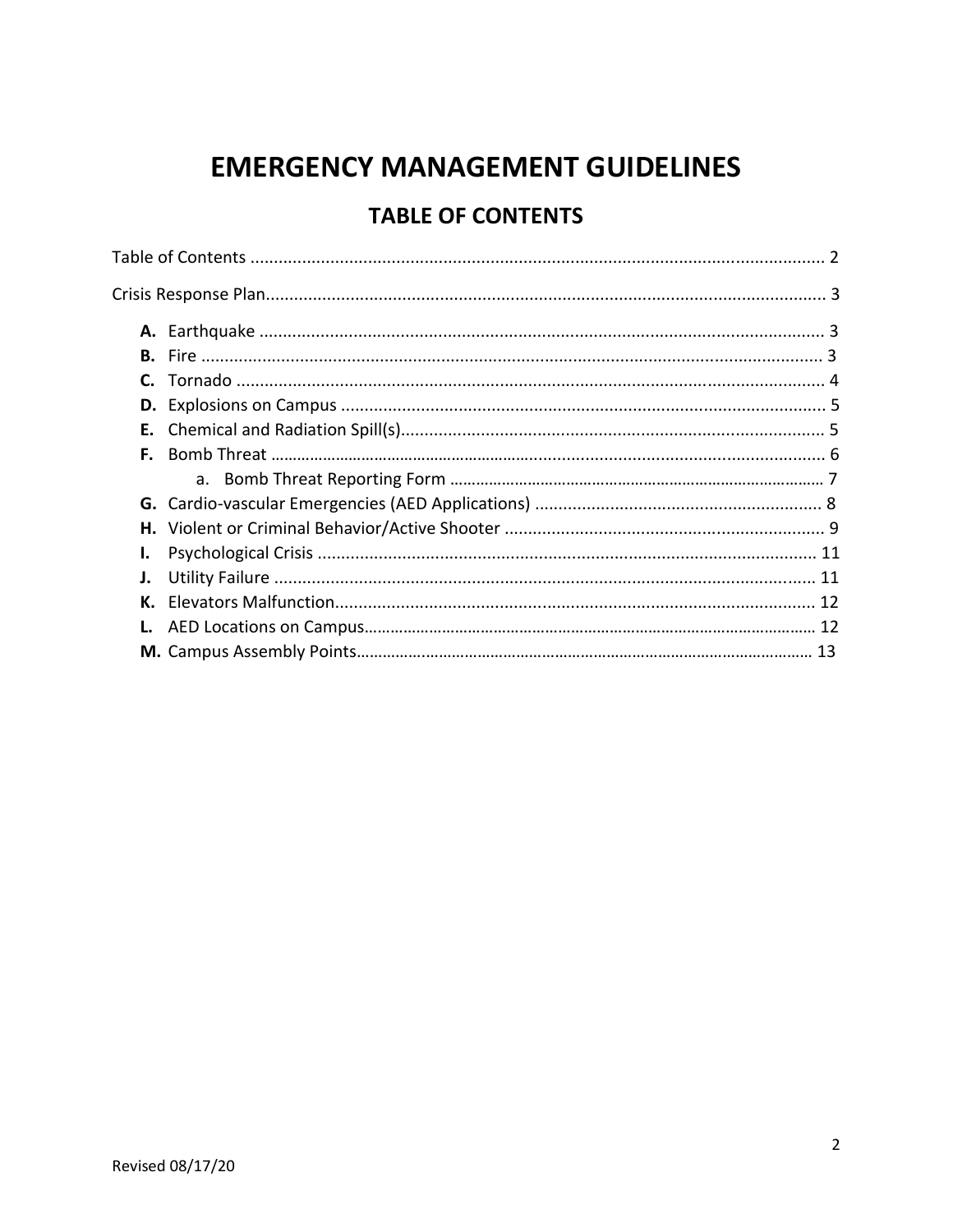#### **CRISIS RESPONSE PLAN**

The following is an outline or procedures to follow in specific emergency situations.

- **A. Earthquake-** During an earthquake remain calm and quickly follow the steps outlined below.
	- 1. IF INDOORS, seek refuge under a desk or table and not in a doorway. Stay away from glass windows, shelves, and heavy equipment.
	- 2. IF OUTDOORS, move quickly away from buildings, utility poles, and other structures. Caution: Always avoid power or utility lines.
	- 3. IF IN AN AUTOMOBILE, stop in the safest place available, preferably away from power lines and trees. Stop as quickly as safety permits, but stay in the vehicle and buckled in for the shelter it offers.
	- 4. After the initial shock, evaluate the situation, and if emergency help is necessary, call the JSCC Director of Environmental Health & Safety or JSCC Campus Security. Protect yourself at all times and be prepared for after-shocks.
	- 5. Damaged facilities should be reported to the JSCC Emergency Coordinator. NOTE: Leaks and power failures create special hazards. Please refer to the section on Utility Failures.
	- 6. Once outside, move to your designated assembly points (see map on page 13). Keep streets, fire lanes, hydrants, and walkways clear for emergency vehicles and crews. Know your designated assembly points.
	- 7. DO NOT RETURN TO AN EVACUATED BUILDING, unless told to do so by Emergency Personnel.
- **B. Fire-** IN ALL CASES OF FIRE, THE JSCC CAMPUS POLICE MUST BE NOTIFIED IMMEDIATELY (225- 5952 or EXT 50244 OR 50420).
	- 1. Building leaders evacuate and, if possible, rescue anyone who might be in danger of fire or smoke inhalation.
	- 2. Activate the fire alarm.
		- i. Pull the nearest fire alarm
		- ii. Notify JSCC Campus security at 225-5952.
	- 3. Confine close all doors, clear all exit routes, extinguish, if you can do so safely, follow fire extinguisher procedures (PASS).
	- 4. Evacuate everyone will evacuate quickly to the nearest marked exit and alert others to do the same.
	- 5. Once outside, building coordinators will escort individuals to the designated assembly point, a minimum of 500 feet away attempting to stay upwind from possible chemicals burning.
	- 6. Do Not Re-enter the evacuated building unless told to do so by a UTM Jackson Center/JSCC Campus Emergency Resource Team Official.

#### **How to use a Fire Extinguisher (PASS Method)**

**Pull** – the pin. **Aim** – at the base of the fire. **Squeeze** – the handle/trigger. **Sweep** – with extinguisher as you suppress the fire.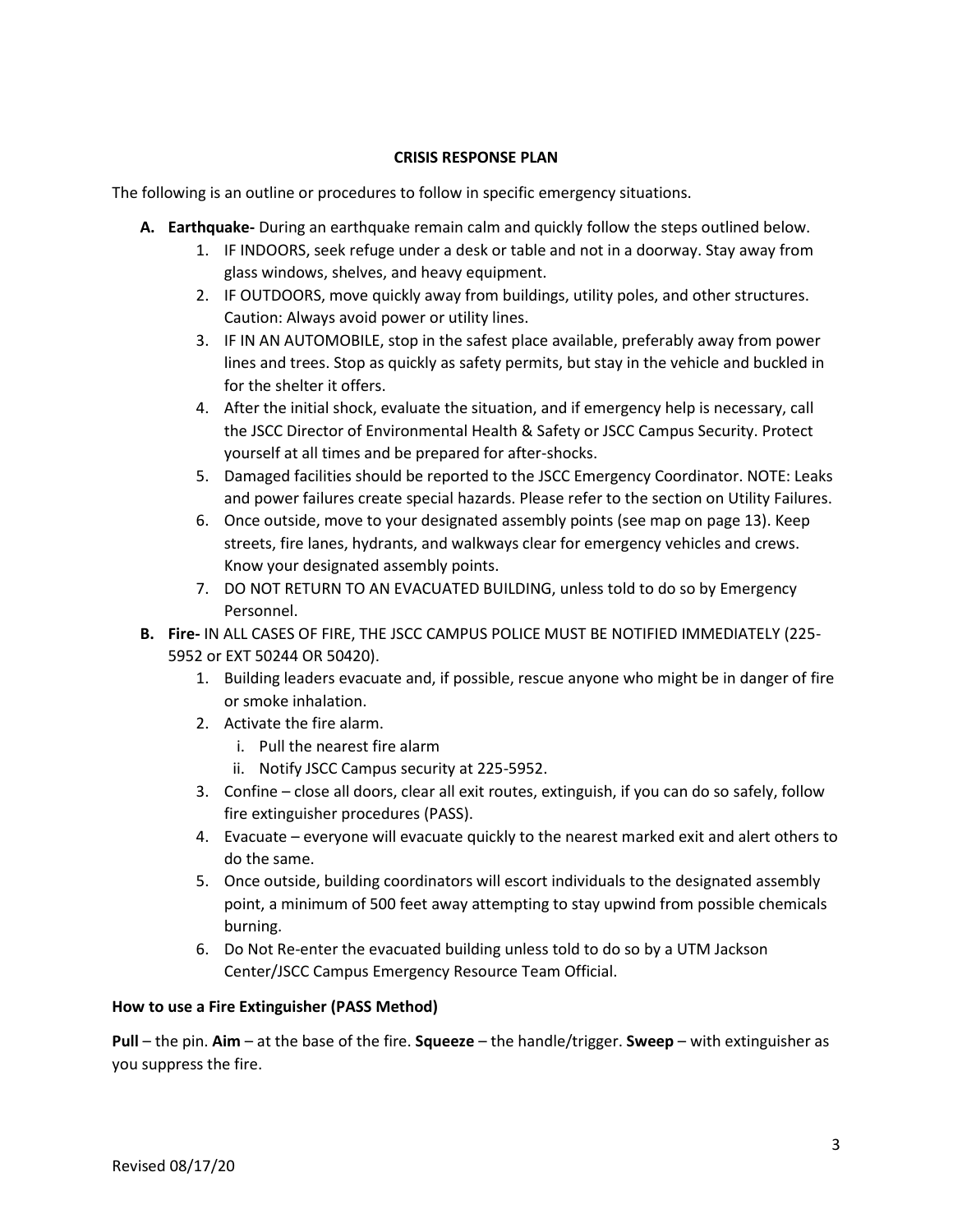**IMPORTANT-** If you become trapped in a building during a fire and a window is available, place an article of clothing (shirt, coat, etc.) in the window as a marker for rescue crews. If there is no window, stay near the floor where the air will be less toxic.

- **C. Tornado-** Tornado Situations
	- 1. There are two types of messages issued by the Weather Bureau dealing with tornados: Tornado Watch and Tornado Warning. Each message has a specific meaning and should not be confused with one another.
		- i. Tornado Watch- Issued to alert persons of the possibility of a tornado development in a specified area for a specific period of time. It is not necessary to interrupt the normal operations of the College during a tornado watch.
		- ii. Tornado Warning- Issued when a tornado has actually been sighted in the area or indicated by radar. Warnings will indicate the location of the tornado, the time of detection, the area through which it is expected to move, and the time period during which the tornado will move through the affected area. When this warning is issued, the College should take immediate safety precautions.
	- 2. Knowledge of the following characteristics of tornadoes is useful in tornado detection and tornado preparedness planning:
		- i. TIME OF DAY- a tornado is most likely to occur in midafternoon, generally between 3 p.m. and 7 p.m., but they have occurred at all times of the day.
		- ii. DIRECTION OF THE PATH- a tornado's direction of travel is usually from the southwest to the northeast.
		- iii. LENGTH OF THE PATH- the length of the path of a tornado averages four (4) miles but has reached as much as 300 miles.
		- iv. WIDTH OF THE PATH- the average width of the path of a tornado is 300 to 400 yards, but tornados have cut paths of a mile or more in width.
		- v. SPEED OF TRAVEL- the average speed of a tornado ranges from 25 to 40 miles an hour. Speeds ranging from stationary to 68 miles an hour have been reported.
		- vi. APPEARANCE- the cloud directly associated with a tornado is a dark heavy cloud from which a whirling funnel shaped pendant extends to the ground.
		- vii. PRECIPITATION- precipitation associated with a tornado usually occurs first as rain, just preceding the storm, frequently with hail, and as heavy downpour immediately to the left of the path of the tornado. Some tornados are rain wrapped. Meaning when wind grabs the rain and/or hail falling from a supercell thunderstorm and it all gets caught up in the rotating winds of the tornado. This makes it extremely hard to see and is very dangerous.
		- viii. SOUND- sounds occurring during a tornado have been described as a roaring, rushing noise, closely resembling the sound of a train.
	- 3. Procedures for Seeking Shelter in each Building
		- i. If sufficient time is available to evacuate persons to a safe area prior to a tornado, persons should seek shelter in the basement of the building or on the first floor along an interior wall to avoid window and sky lights. Leaving one building to seek shelter in another is not advised. If there is no time to evacuate, persons should seek shelter under heavy furniture, desks, or in a closet to avoid injuries from debris (look around your area and select your shelter area after reading this policy).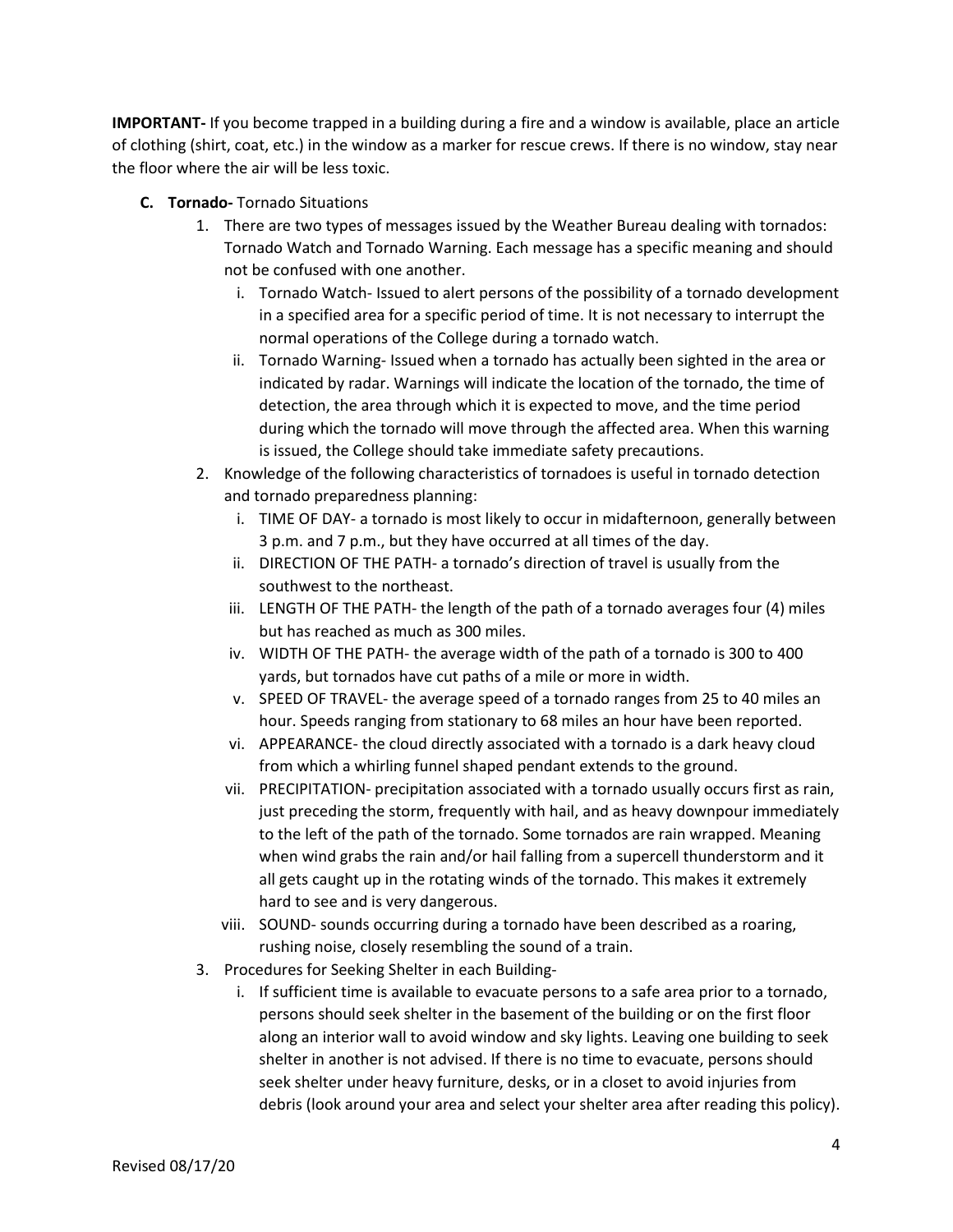- 1. McWherter Building**-** DO NOT USE ELEVATORS! Crouch down along hallway in 1st floor areas or bathrooms. Stay away from skylight lobby area!
- 4. Execution of Instructions- The JSCC Director of Environmental Health & Safety or his designee shall determine when to initiate emergency tornado procedures. Designee will be the JSCC Physical Plant Director.
- 5. Miscellaneous- The UTM Jackson Center/JSCC Environmental Health & Safety Department's emergency tornado procedures or plans are designed to be flexible as a response to the varying conditions of a tornado situation. Not all tornado situations will lead to a Tornado Warning. Thus, the initiating of tornado plans has a judgment factor, particularly in terms of the tornado situation encountered.
- **D. Explosions on Campus-** In the event of an explosion on campus, take the following action-
	- 1. Immediately take cover under tables, desks or other objects that will give protection against falling glass or debris.
	- 2. After the effects of the explosion and/or fire have subsided, notify the JSCC Environmental Health & Safety Department at extension 50244 or JSCC Campus Police at 225-5952 or 9+911. Give your name and describe the location and nature of the explosion(s).
	- 3. When told to leave by College Officials, walk quickly to the nearest marked exit and ask others to do the same.
	- 4. Employees must assist disabled individuals during an emergency. If an employee is not available, OTHERS MUST ASSIST PERSONS WITH DISABILITIES IN EXITING THE BUILDING! DO NOT USE ELEVATORS IN CASE OF FIRE. DO NOT PANIC. USE STAIRWAYS.
	- 5. Once outside, move to a clear area that is at least 500 feet away from the affected building. Keep streets and walkways clear for emergency vehicles and crews. Know the designated area assembly points.
	- 6. If requested, assist emergency crews as necessary.
	- 7. A campus emergency command post may be set up near the disaster site. Keep clear of the command post unless you have official business. DO NOT RETURN TO AN EVACUATED BUILDING unless told to do so by a UTM Jackson Center/JSCC Campus Emergency Resource Team Official.

IMPORTANT- After any evacuation, report to your designated area assembly point.

#### **E. Chemical and Radiation Spill(s)**

- 1. Any spillage of a hazardous chemical or radioactive material is to be reported immediately to the JSCC Director of Environmental Health & Safety at ext.50244 or JSCC Campus Police at 225-5952.
- 2. When reporting, be specific about the nature of the involved material and exact location. The Campus Police will contact the necessary specialized authorities and medical personnel.
- 3. Building Coordinators should vacate the affected area at once and await arrival of JSCC Campus Police Personnel. Be mindful to evacuate uphill and upwind of affected area as well.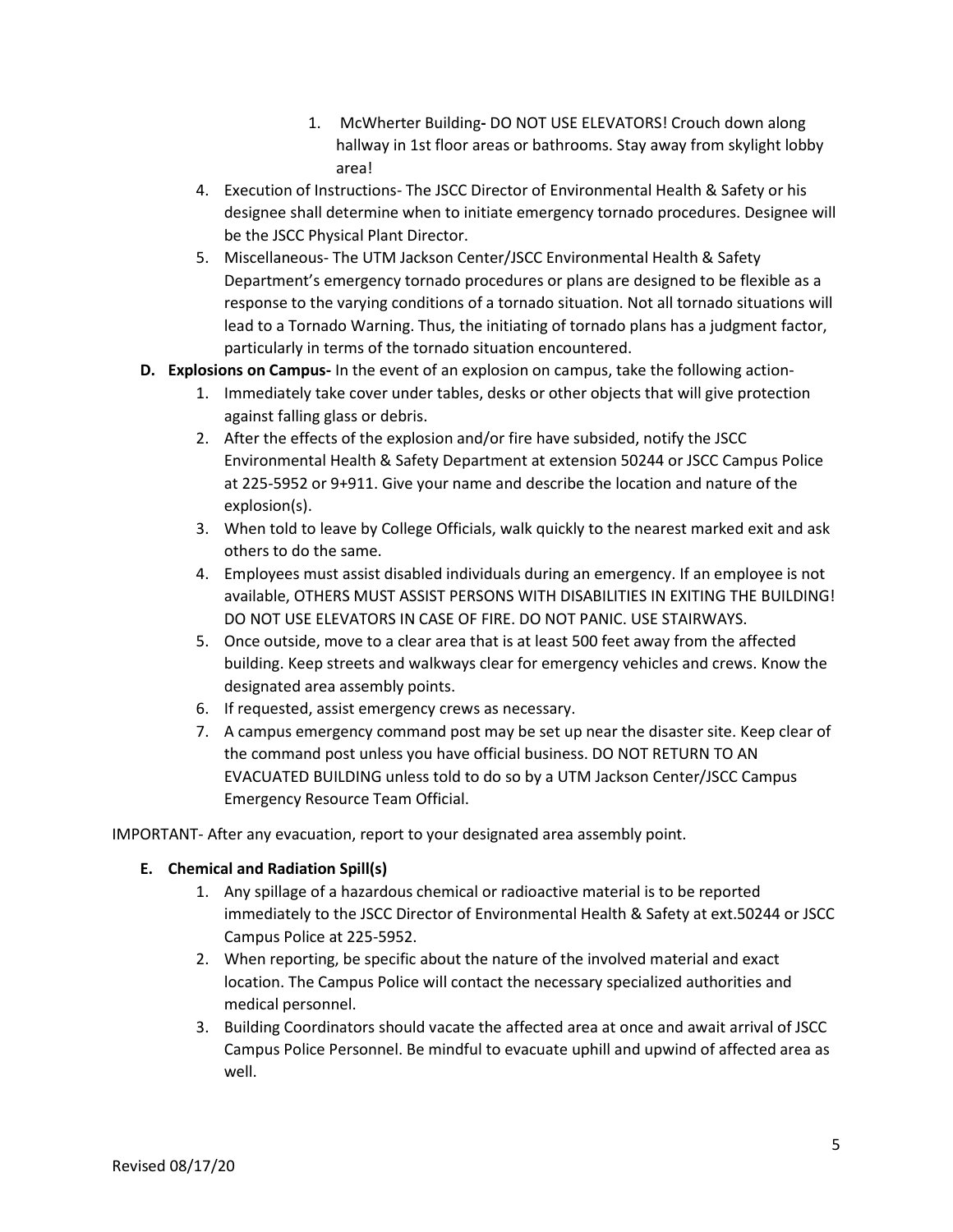- 4. Anyone who may be contaminated by the spill is to avoid contact with others as much as possible, remain in the vicinity and give their names to a JSCC Campus Police Officer. Required first aid and clean up by specialized authorities should be started at once.
- 5. Upon notification of an emergency, walk quickly to the nearest marked exit and alert others to do the same.
- 6. Employees must assist disabled individuals during an emergency. If an employee is not available, OTHERS MUST ASSIST PERSONS WITH DISABILITIES IN EXITING THE BUILDING! DO NOT USE ELEVATORS IN CASE OF FIRE. DO NOT PANIC! USE STAIRWAYS.
- 7. Once outside, move to a clear area at least 500 feet away from the affected building(s). Keep streets, fire lanes, hydrants and walkways clear for emergency vehicles and crews.
- 8. If requested, assist emergency crews as necessary.
- 9. A Campus Emergency Command Post may be set up near the emergency site. Keep clear of the Command Post unless you have official business.
- 10. DO NOT RETURN TO AN EVACUATED BUILDING unless told to do so by a UTM Jackson Center/JSCC Campus Emergency Resource Team Official.
- **F. Bomb Threat-** (See following section for form to be completed while on the phone with caller.)
	- 1. If you observe a suspicious object or potential bomb on campus, DO NOT HANDLE THE OBJECT! Clear the area and immediately call JSCC Campus Police at 225-5952 and/or 9+911 but do not use a cell phone in the area of the suspicious object.
	- 2. Any person receiving a phone call bomb threat should ask the caller
		- i. When is the bomb going to explode?
		- ii. Where is the bomb located?
		- iii. What kind of bomb is it?
		- iv. What does it look like?
		- v. Why did you place the bomb?
	- 3. Keep talking to the caller as long as possible and record the following
		- i. Time of call
		- ii. Age and sex of caller
		- iii. Speech pattern, accent, possible nationality
		- iv. Emotional state of caller
		- v. Background noise
	- 4. The JSCC Campus Police, in conjunction with others, will conduct a detailed bomb search. Employees are requested to make a cursory inspection of their area for suspicious objects and to report the location to JSCC Campus Police. DO NOT TOUCH THE OBJECT!! Do not open drawers, cabinets, or turn lights on or off.
	- 5. Upon notification, walk quickly to the nearest marked exit and alert others to do the same.
	- 6. Employees must assist disabled individuals during an emergency. If an employee is not available, OTHERS MUST ASSIST PERSONS WITH DISABILITIES IN EXITING THE BUILDING! DONOT USE ELEVATORS IN CASE OF FIRE. DO NOT PANIC! USE STAIRWAYS.
	- 7. Once outside, move to a clear area at least 500 feet away from the affected buildings(s). Keep streets, fire lanes, hydrants and walkways clear for emergency vehicles and crews.
	- 8. If requested, assist emergency crews as necessary.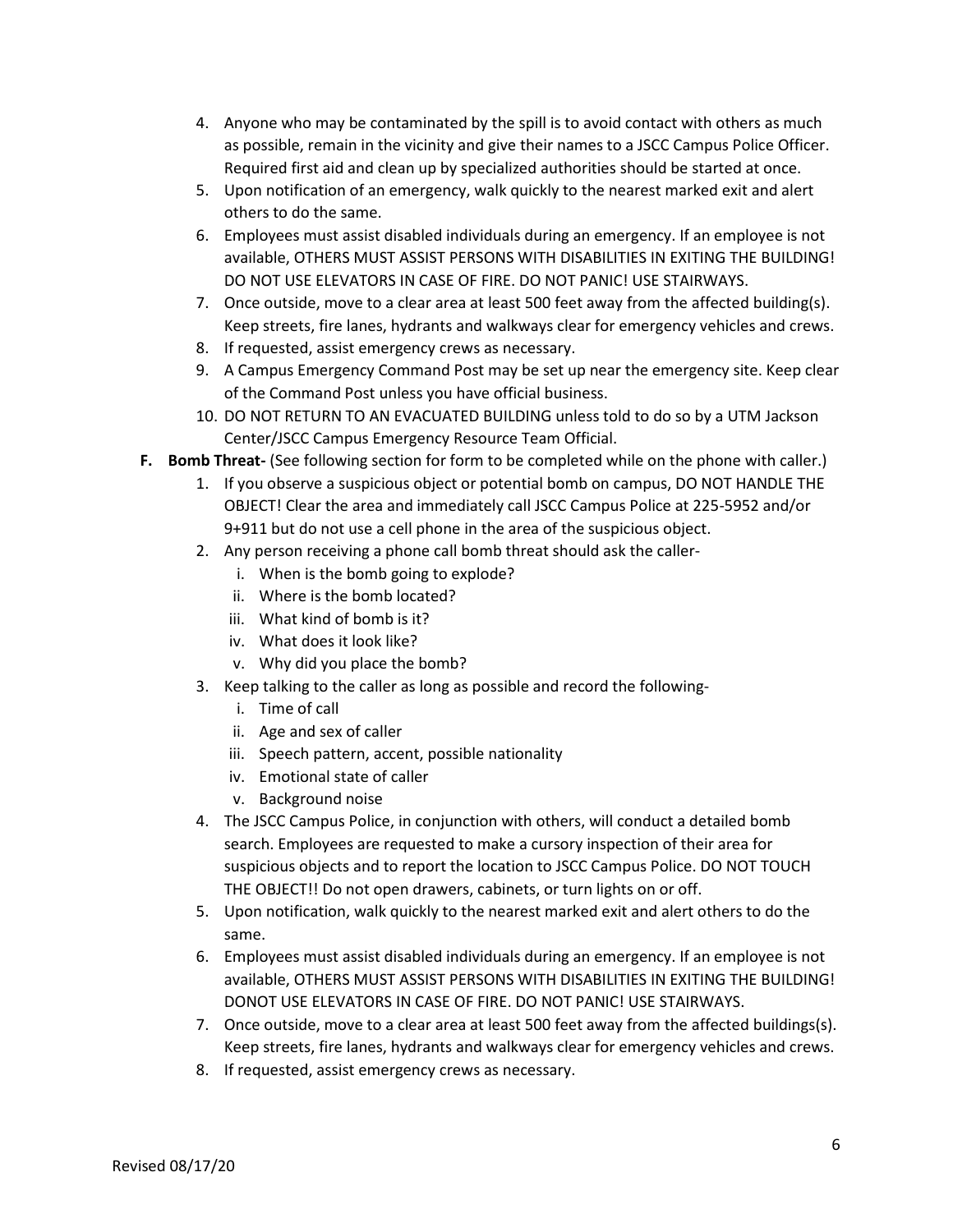**Bomb Threat Reporting Form** The information recorded below should be maintained and given to the Director of the UTM Jackson Center, who will give to the Director of Environmental Health & Safety. (When calling from on campus, dial 9 first then 911) QUESTIONS TO ASK PERSON CALLING WITH A BOMB THREAT-

| Sex of caller: ________ Race: ___________________ Age: _________________________ |  |  |
|----------------------------------------------------------------------------------|--|--|
| Length of Call: ___________ Time: _________________ Date: ______________________ |  |  |
|                                                                                  |  |  |
| Caller sounded:                                                                  |  |  |
| calm nasal laughter                                                              |  |  |
| _______angry _________stutter _______crying                                      |  |  |
| excited lisp distinct                                                            |  |  |
| _________slow ________deep _________slurred                                      |  |  |
| ______rapid ______ragged ______ whispered                                        |  |  |
| _______ soft _______ clearing throat _______ accent                              |  |  |
| ______loud ______deep breathing _____disguised                                   |  |  |
| ______cracked voice ______normal                                                 |  |  |
| If the voice is familiar, who did it sound like? _______________________________ |  |  |
| <b>BACKGROUND SOUNDS:</b>                                                        |  |  |
| ________street noises _______factory machines                                    |  |  |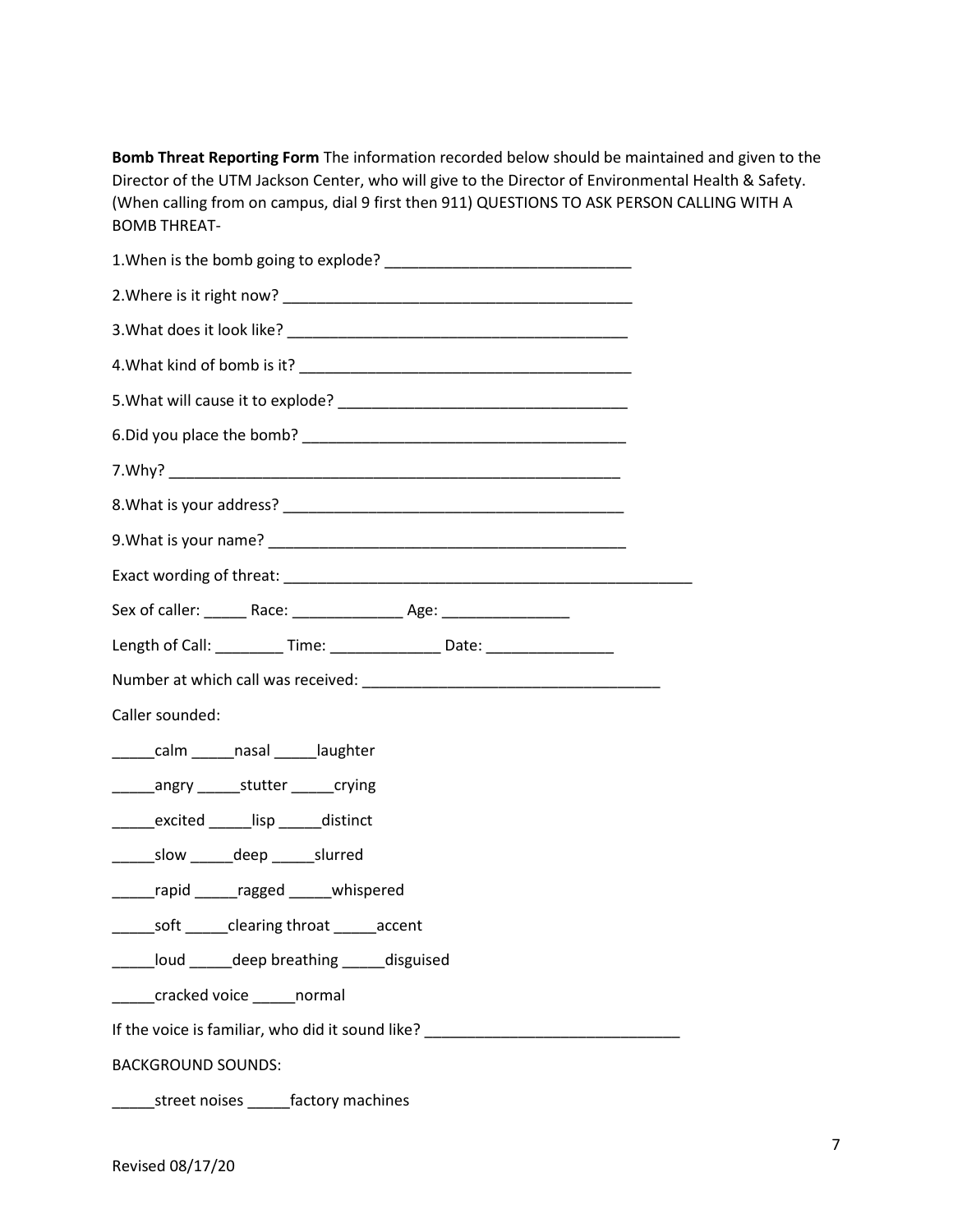| _____crockery ______animal noises                   |  |  |
|-----------------------------------------------------|--|--|
| ______voices ______clear                            |  |  |
| _______PA system ________ static                    |  |  |
| ______music _______local                            |  |  |
| _____house noises ______long distance               |  |  |
| _____motor ______booth                              |  |  |
| _______office machinery ______________________other |  |  |
| <b>THREAT LANGUAGE:</b>                             |  |  |
| _____well spoken (educated) _____ incoherent        |  |  |
| _______foul ______taped                             |  |  |
| _____irrational _____ message read by threat maker  |  |  |
| <b>REMARKS:</b>                                     |  |  |
|                                                     |  |  |
|                                                     |  |  |
|                                                     |  |  |
|                                                     |  |  |
|                                                     |  |  |
|                                                     |  |  |
|                                                     |  |  |

- **G. Cardio-vascular Emergencies (AED Applications-** Automated External Defibrillators (AED) have been installed in several buildings on main campus and one is also carried by Campus Police. They are housed in cabinets for immediate use in case of an emergency including cardiac arrest. AED cabinets are clearly labeled and identifiable as AED units.
	- 1. Upon being notified that an AED has been activated, the security officer on duty will respond immediately to the location identified to assist with CPR/AED Procedures and crowd control, and to coordinate with other emergency response personnel.
	- 2. When a Campus Police Officer arrives on the scene of a person requiring CPR/AED, he/she will assess the situation and contact the proper authorities.
	- 3. Upon completion of CPR/AED Procedure, the AED is replaced with a substitute unit and put back into cabinet.
	- 4. The responding officer is responsible for completion of AED Use Report-Accident/Illness Report to be turned in to supervisor.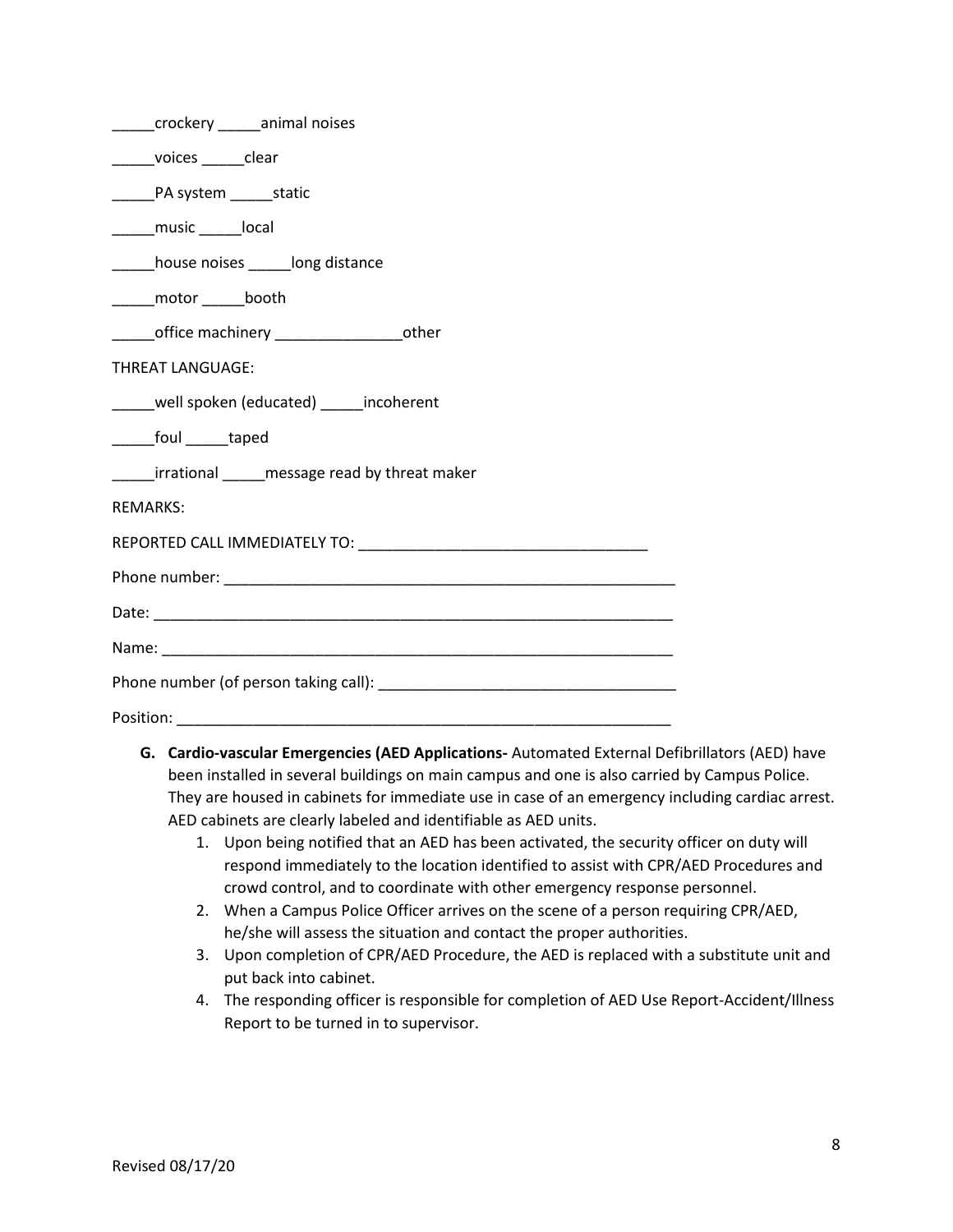**Faculty/Staff/Student/Citizen Responsibility-** Upon being notified or assessing a situation on campus that requires CPR/AED procedure, the responding person should:

- Acquire the AED from the cabinet or designated AED location in the building. (see page 12 for locations)

- Notify JSCC Campus Security as to the location/event)
- Begin CPR/AED Procedure)

- After CPR/AED use, be available to answer questions for report purposes by Campus Security.

- **H. Violent or Criminal Behavior / Active Shooter-** JSCC Campus Police is located in the Student Union Building and provides you with 24-hour assistance and protection. This service is provided seven (7) days a week on a year round basis. On Campus Emergencies, Dial: **731-225-5952 or ext. 50420 or dial 911**.
	- 1. UPON NOTIFICATION OF AN ACTIVE SHOOTER
		- i. Campus police would be in route to the last known location of the suspect.
		- ii. The JSCC Director of Environmental Health & Safety will also be in route but not before contact is made with the public relations director to enact lockdown notification.
		- iii. When law enforcement arrives on the scene they will proceed on a search to locate the suspect.
	- 2. HOW TO RESPOND WHEN AN ACTIVE SHOOTER IS IN YOUR VICINITY- Should gunfire or explosives be discharged on campus, quickly determine the most reasonable way to protect your own life (RUN, HIDE, OR FIGHT). Remember that students, vendors and guests are likely to follow the lead of employees during an active shooter situation.
		- i. **RUN-** If there is an accessible escape path, attempt to evacuate the premises. Be sure to-
			- 1. Have an escape route and plan in mind
			- 2. Evacuate regardless of whether others agree to follow
			- 3. Leave your belongings behind
			- 4. Help others escape, if possible
			- 5. Prevent individuals from entering an area where the active shooter may be
			- 6. Keep your hands visible
			- 7. Follow the instructions of any police officers
			- 8. Do not attempt to move wounded people
			- 9. Call 911 when you are safe
		- ii. **HIDE-** If evacuation is not possible, find a place to hide where the active shooter is less likely to find you. Your hiding place should-
			- 1. Be out of the active shooter's view
			- 2. Provide protection if shots are fired in your direction (i.e., an office with a closed and locked door)
			- 3. Not trap you or restrict your options for movement
				- a. *To prevent an active shooter from entering your hiding plac*e
					- i. Lock the door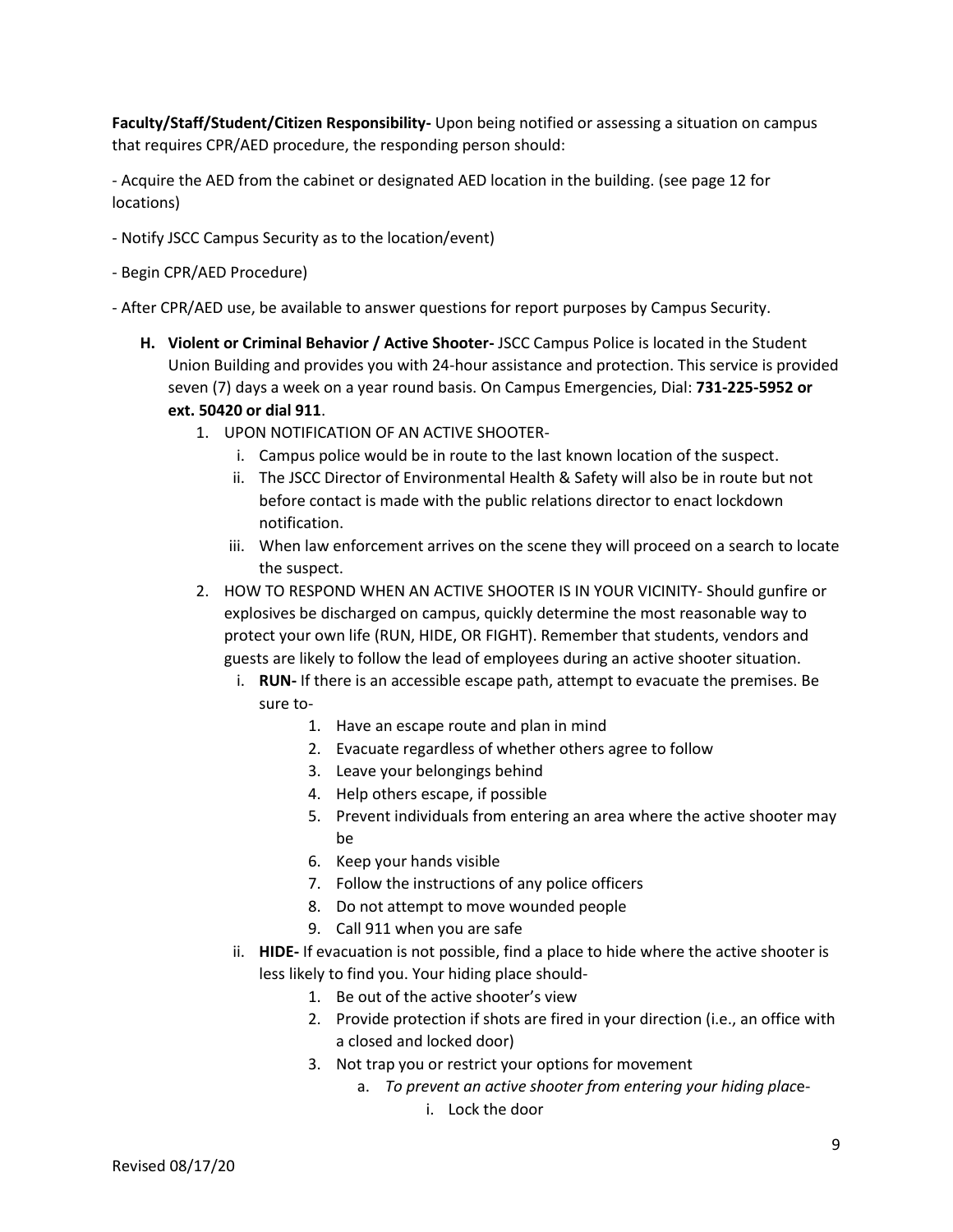- ii. Blockade the door with heavy furniture If the active shooter is nearby
- iii. Lock the door
- iv. Silence your cell phone and/or page
- v. Turn off any source of noise (i.e., radios, televisions)
- vi. Hide behind large items (i.e., cabinets, desks
- vii. Remain quiet
- b. *If evacuation and hiding out are not possible*
	- i. Remain calm
	- ii. Dial 911, if possible, to alert police to the active shooter's location
	- iii. If you cannot speak, leave the line open and allow the dispatcher to listen
- iii. **FIGHT-** As a last resort, and only when your life is in imminent danger, attempt to disrupt and/or incapacitate the active shooter by-
	- 1. Acting as aggressively as possible against him/her
	- 2. Throwing items and improvising weapons
	- 3. Yelling
	- 4. Committing to your actions

After the disturbance do not exit the area until told to do so by UTM Jackson Center/JSCC Campus Officials., seek emergency first aid if necessary and then notify **JSCC Campus Police at 225-5952 or ext.50420 or dial 911.** 

- 3. WHAT TO DO IF TAKEN HOSTAGE
	- i. Be patient. Time is on your side. Avoid drastic action.
	- ii. The initial 45 minutes are the most dangerous. Follow instructions and be alert. Don't make mistakes which could endanger your well-being.
	- iii. Don't speak unless spoken to and then only when necessary. Don't talk down to the captor who may be in an agitated state. Avoid appearing hostile. Maintain eye contact with the captor at all times if possible, but do not stare. Treat the captor like royalty.
	- iv. Remain calm. Avoid speculating. Comply with instructions as much as possible. Avoid arguments. Expect the unexpected.
	- v. Be observant. You may be released or escape. The personal safety of others may depend on your memory.
	- vi. Be prepared to answer the Police on the phone. Be patient and wait. Attempt to establish rapport with the captor. If medications, first aid, or restroom privileges are needed by anyone, say so. The captors, in all probability, do not want to harm the persons held by them. Such direct action further implicates the captor in additional offenses.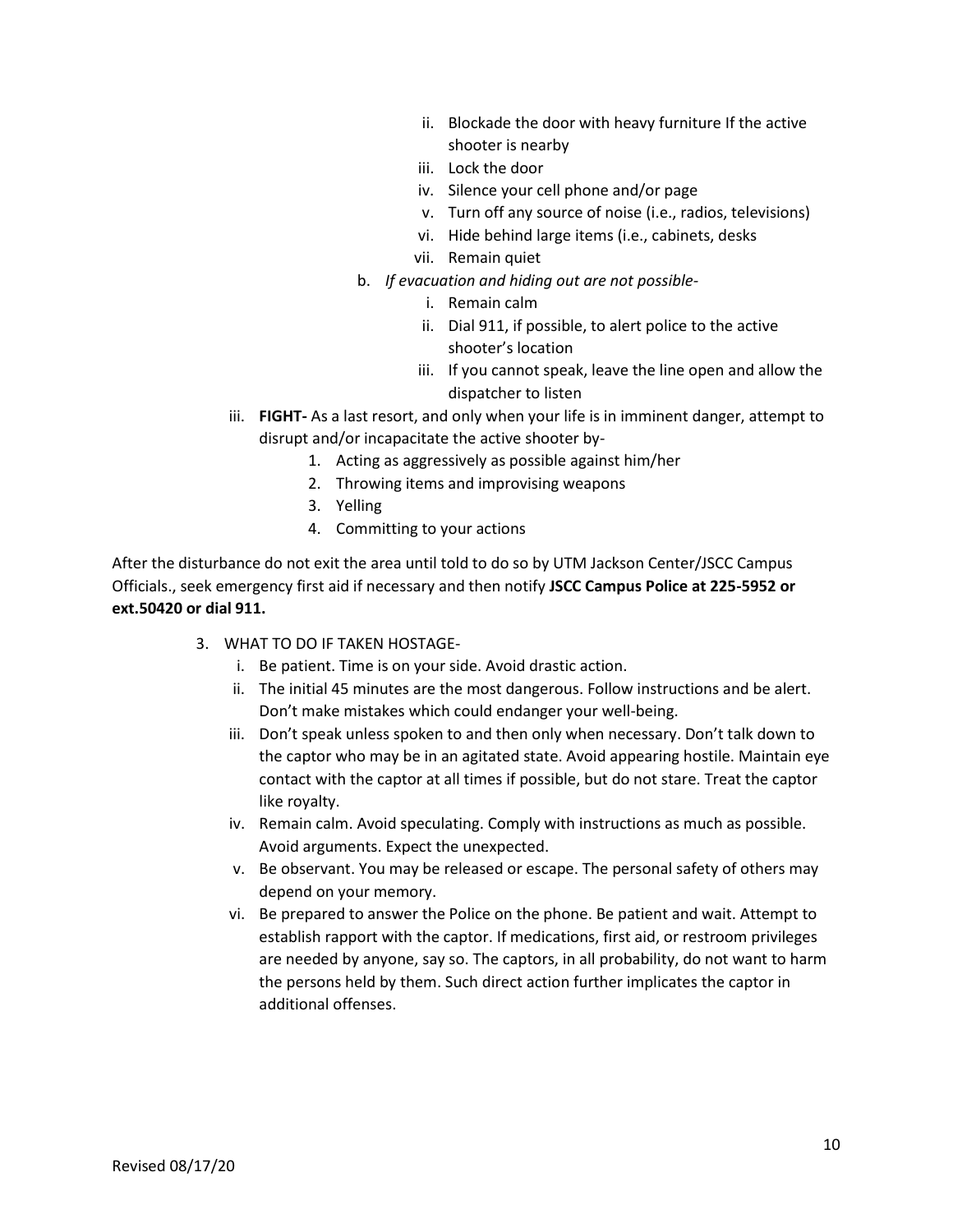- **I. Psychological Crisis-** A psychological crisis exists when an individual is threatening harm to himself /herself or to others or is out of touch with reality. Typically, the disconnection with reality is due to drugs, medical reactions or a psychotic break. A psychotic break may be manifested as hallucinations, uncontrollable behavior, or dissociate/multiple personality behavior.
	- 1. If psychological crisis occurs
		- i. Contact the JSCC Campus Police at 225-5952. Campus Police will contact other appropriate personnel.
		- ii. Try to keep the person calm or within your vision until assistance arrives
		- iii. Maintain your own personal safety if you feel the situation is dangerous.

#### **J. Utility Failure**

- 1. In the event of a major utility failure occurring during regular working hours (8 a.m. to 4:30p.m., Monday through Friday), immediately notify the JSCC Physical Plant Ext 52617 or 52619.
- 2. If the utility failure occurs after hours, weekends, or holidays, notify the JSCC office of Campus Police at 225-5952.
- 3. When instructed to evacuate the building, walk quickly to the nearest marked exit and alert others to do the same.
- 4. Individuals are designated to assist disabled individuals during an emergency. If the designated individual is not available, OTHERS MUST ASSIST PERSONS WITH DISABILITIES IN EXITING THE BUILDING! DO NOT USE ELEVATORS IN CASE OF FIRE. DO NOT PANIC! USE STAIRWAYS.
- 5. Once outside, move to a clear area at least 500 feet away from the affected building(s). Keep streets, fire lanes, hydrants, and walkways clear for emergency vehicles and crews.
- 6. If requested, assist emergency crews as necessary.
- 7. A Campus Emergency Command Post may be set up near the emergency site. Keep clear of the Command Post unless you have official business.h.DO NOT RETURN TO AN EVACUATED BUILDING unless told to do so by a UTM Jackson Center/JSCC Campus Emergency Resource Team Official.
- 8. Always observe the above steps when the following emergencies arise:
	- i. ELECTRICAL/LIGHT FAILURE Depending upon the severity of the emergency, building lighting may not provide sufficient illumination in corridors and stairs for safe exiting. It is, therefore, advisable to have a flashlight and portable radios available for emergencies.
	- ii. ELEVATOR FAILURE If you become trapped in an elevator, use the emergency phone to notify JSCC Campus Police. When the receiver is picked up, it will automatically dial the JSCC Campus Police.
	- iii. PLUMBING FAILURE/FLOODING Cease all operations. DO NOT SWITCH ON LIGHTS OR ANY ELECTRICAL EQUIPMENT! REMEMBER: THIS COULD CAUSE AN EXPLOSION.
	- iv. STEAM LINE FAILURE Vacate the area immediately.
	- v. VENTILATION PROBLEM If smoke is present, cease all operations and vacate the area.

**With all problems, immediately report the issue as soon as you are safely removed from the area affected.**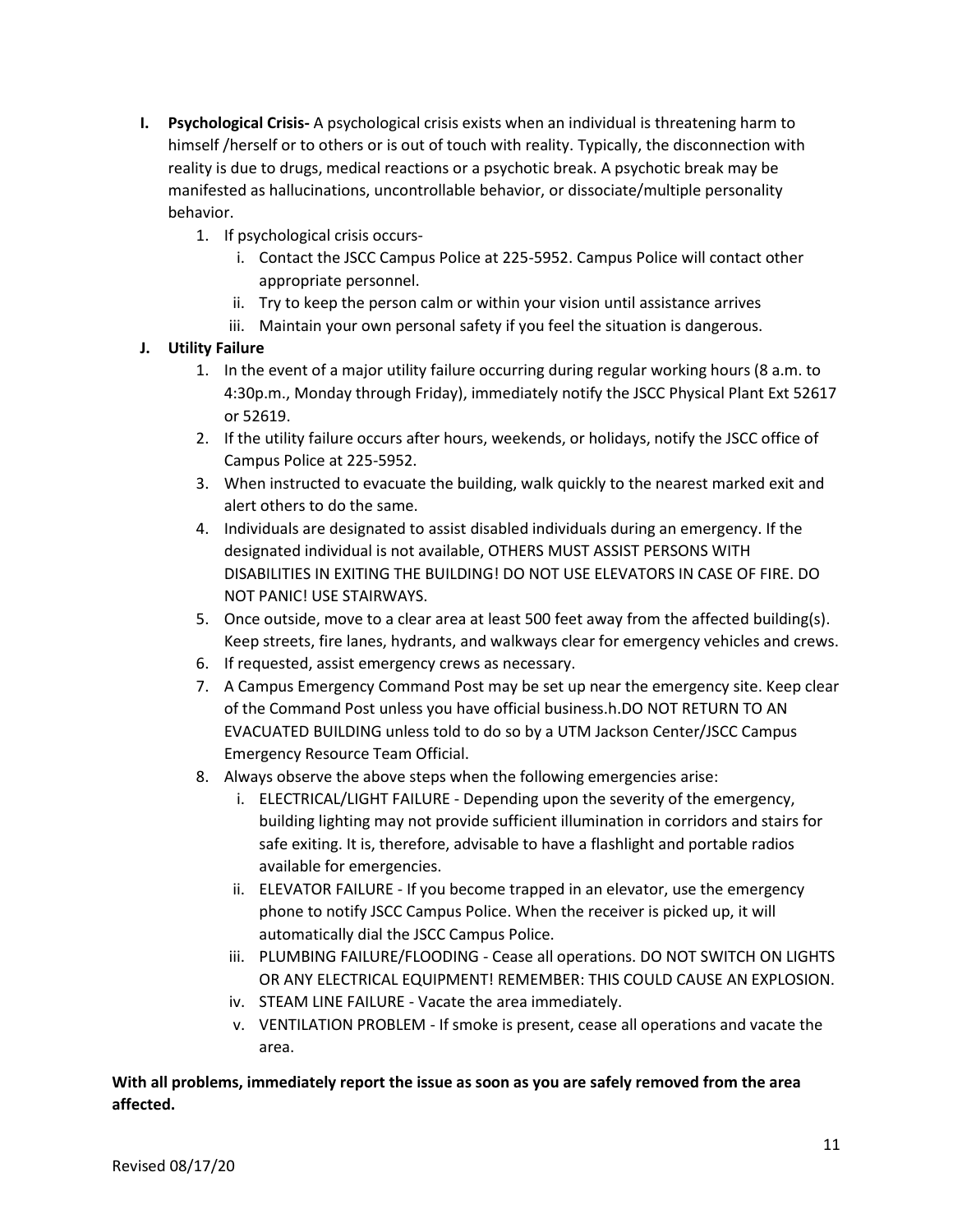- **K. Elevator Malfunction-** To clarify standard operating procedures when elevators malfunction and individuals are contained in elevators.
	- 1. Background- JSCC has four (4) elevators on its main campus located in the McWherter Building, Nelms Classroom Building, Science Building and the Library. Elevators are not to be used during thunderstorms. Instructions on how to contact Campus Police are displayed inside the elevators. Once an elevator malfunctions, pressing the elevator help button will automatically dial the JSCC Campus Police Officer on duty via phone patch.
	- 2. Action- Upon receiving a call for service for an elevator malfunction, the JSCC Campus Police Officer will advise subjects to remain calm and that assistance is on the way. Upon arrival, the JSCC Campus Police Officer will go directly to the designated electrical switch box and cut off the electrical power to the elevator, so the door can be manually opened by inserting the key in a hole located at the front of the elevator door and turning the key to the left. Once the door is opened, the officer can determine the location of the elevator and best possible route of escape for individuals. Officers must be sure that power to the elevator is shut off during rescue operation! Before and during the rescue effort, JSCC Campus Police Department will be responsible for contacting the JSCC Physical Plant who will contact the appropriate elevator service company.

#### **L. AED LOCATIONS ON CAMPUS**

#### 1. **Administrative Building**

i. AED can be located in the lobby area near receptionist desk.

#### 2. **Classroom Building**

- i. AED can be located in the First Floor hallway across from Math Lab
- 3. **College Union** 
	- i. AED can be located in the common area outside of the one stop shop.

#### 4. **Gymnasium**

- i. AED can be located in the main gym area next to the stage**.**
- 5. **Library**

i. AED can be located behind circulation desk.

#### 6. **McWherter Building**

i. AED can be located in the lobby area near main entrance outside of office area.

#### 7. **Science Building**

i. AED can be located in main hallway outside office area.

#### 8. **Nursing Building**

i. AED can be located on the First Floor common area across from elevator.

#### 9. **JSCC Campus Police**

i. AED can be located with security being mobile